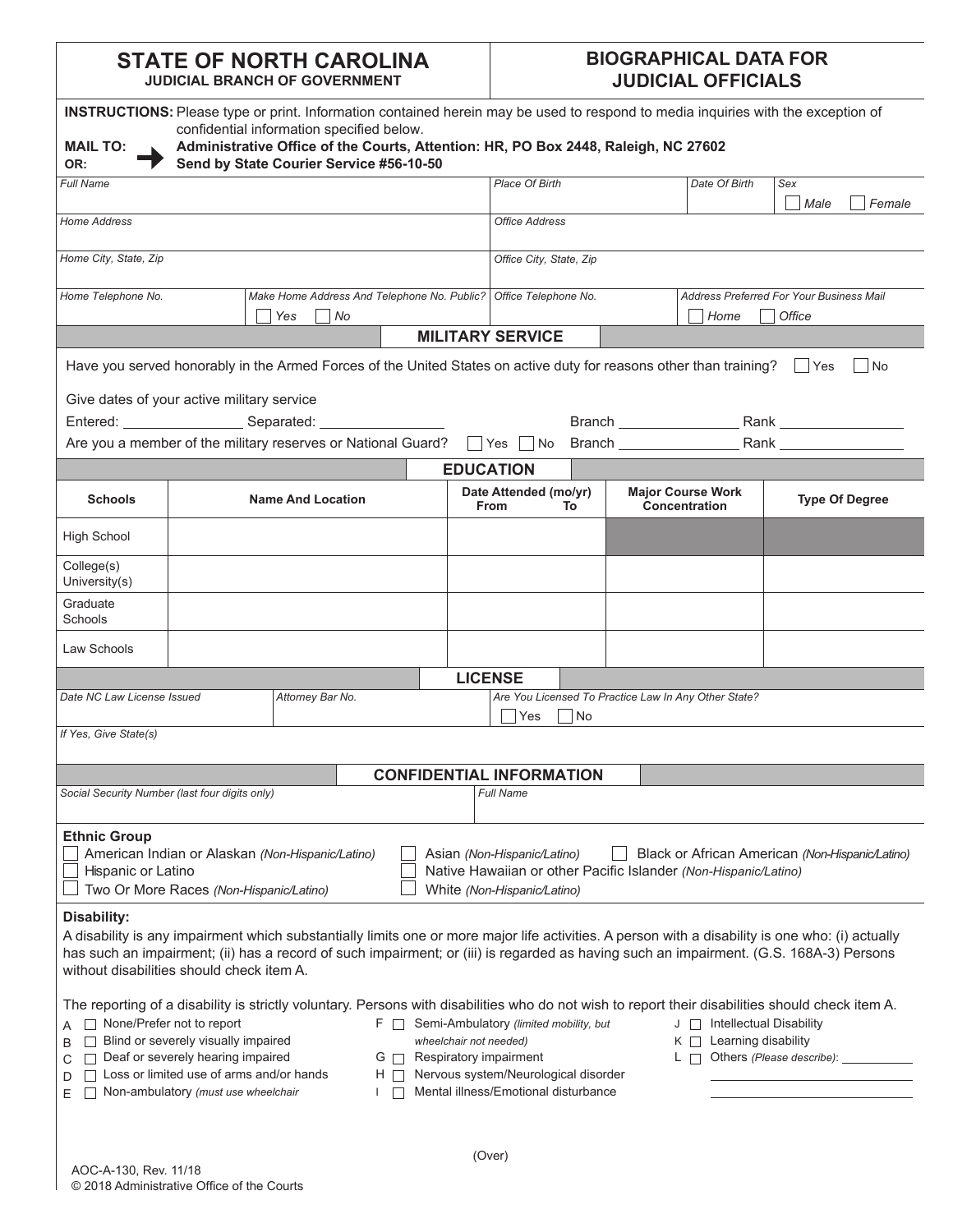|                                 | and non-state governmental employment and all internships/clerkships. Use additional sheets if necessary. |                                   |  |  |  |
|---------------------------------|-----------------------------------------------------------------------------------------------------------|-----------------------------------|--|--|--|
| <b>Current Or Last Employer</b> | Job Title                                                                                                 | Beginning Date Or Date Oath Taken |  |  |  |
| City/State Or District County   |                                                                                                           | Ending Date Or Expiration Of Term |  |  |  |
| Employer                        | Job Title                                                                                                 | Beginning Date Or Date Oath Taken |  |  |  |
| City/State Or District County   |                                                                                                           | Ending Date Or Expiration Of Term |  |  |  |
| Employer                        | Job Title                                                                                                 | Beginning Date Or Date Oath Taken |  |  |  |
| City/State Or District County   |                                                                                                           | Ending Date Or Expiration Of Term |  |  |  |
| Employer                        | Job Title                                                                                                 | Beginning Date Or Date Oath Taken |  |  |  |
| City/State Or District County   |                                                                                                           | Ending Date Or Expiration Of Term |  |  |  |
| Employer                        | Job Title                                                                                                 | Beginning Date Or Date Oath Taken |  |  |  |
| City/State Or District County   |                                                                                                           | Ending Date Or Expiration Of Term |  |  |  |
| Employer                        | Job Title                                                                                                 | Beginning Date Or Date Oath Taken |  |  |  |
| City/State Or District County   |                                                                                                           | Ending Date Or Expiration Of Term |  |  |  |
| Employer                        | Job Title                                                                                                 | Beginning Date Or Date Oath Taken |  |  |  |
| City/State Or District County   |                                                                                                           | Ending Date Or Expiration Of Term |  |  |  |
| Employer                        | Job Title                                                                                                 | Beginning Date Or Date Oath Taken |  |  |  |
| City/State Or District County   |                                                                                                           | Ending Date Or Expiration Of Term |  |  |  |
| Employer                        | Job Title                                                                                                 | Beginning Date Or Date Oath Taken |  |  |  |
| City/State Or District County   |                                                                                                           | Ending Date Or Expiration Of Term |  |  |  |
| Employer                        | Job Title                                                                                                 | Beginning Date Or Date Oath Taken |  |  |  |
| City/State Or District County   |                                                                                                           | Ending Date Or Expiration Of Term |  |  |  |
| Employer                        | Job Title                                                                                                 | Beginning Date Or Date Oath Taken |  |  |  |
| City/State Or District County   |                                                                                                           | Ending Date Or Expiration Of Term |  |  |  |
| Employer                        | Job Title                                                                                                 | Beginning Date Or Date Oath Taken |  |  |  |
| City/State Or District County   |                                                                                                           | Ending Date Or Expiration Of Term |  |  |  |

*Full Name*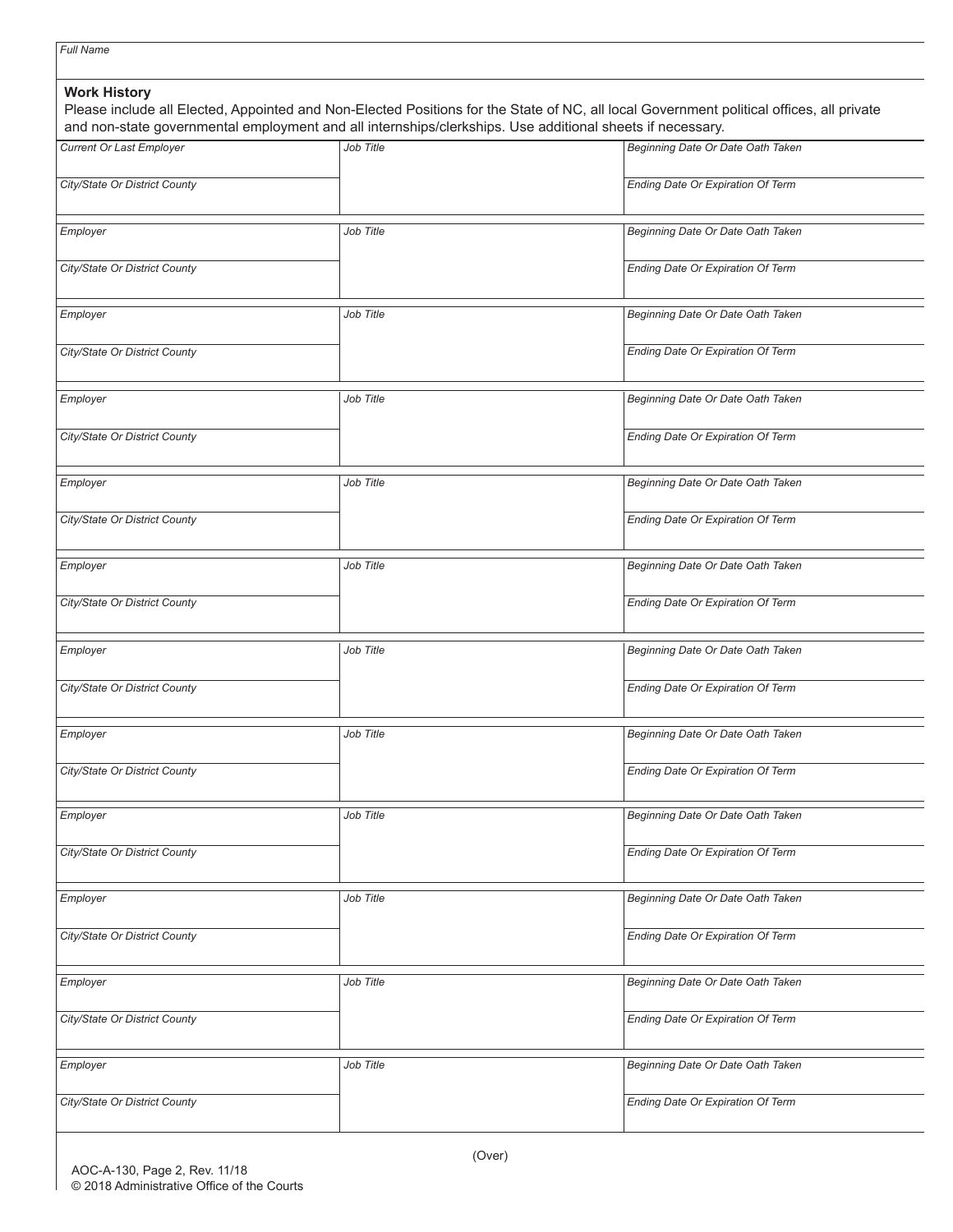| PROFESSIONAL AND BUSINESS ORGANIZATIONS                                                                                                                          |
|------------------------------------------------------------------------------------------------------------------------------------------------------------------|
| (Providing this information is optional.)<br>List the professional business organizations of which you are a member and offices you currently hold or have held. |
|                                                                                                                                                                  |
|                                                                                                                                                                  |
|                                                                                                                                                                  |
|                                                                                                                                                                  |
|                                                                                                                                                                  |
|                                                                                                                                                                  |
|                                                                                                                                                                  |
|                                                                                                                                                                  |
|                                                                                                                                                                  |
|                                                                                                                                                                  |
|                                                                                                                                                                  |
| <b>CIVIC AND FRATERNAL AFFILIATIONS</b>                                                                                                                          |
| (Providing this information is optional.)<br>List by full name the organizations of which you are a member and offices you currently hold or have held.          |
|                                                                                                                                                                  |
|                                                                                                                                                                  |
|                                                                                                                                                                  |
|                                                                                                                                                                  |
|                                                                                                                                                                  |
|                                                                                                                                                                  |
|                                                                                                                                                                  |
|                                                                                                                                                                  |
|                                                                                                                                                                  |
|                                                                                                                                                                  |
|                                                                                                                                                                  |
| <b>PUBLICATIONS</b>                                                                                                                                              |
| (Providing this information is optional.)                                                                                                                        |
| List any books or journal/magazine articles you have authored.                                                                                                   |
|                                                                                                                                                                  |
|                                                                                                                                                                  |
|                                                                                                                                                                  |
|                                                                                                                                                                  |
|                                                                                                                                                                  |
|                                                                                                                                                                  |
|                                                                                                                                                                  |
|                                                                                                                                                                  |
|                                                                                                                                                                  |
| (Over)                                                                                                                                                           |

*Full Name*